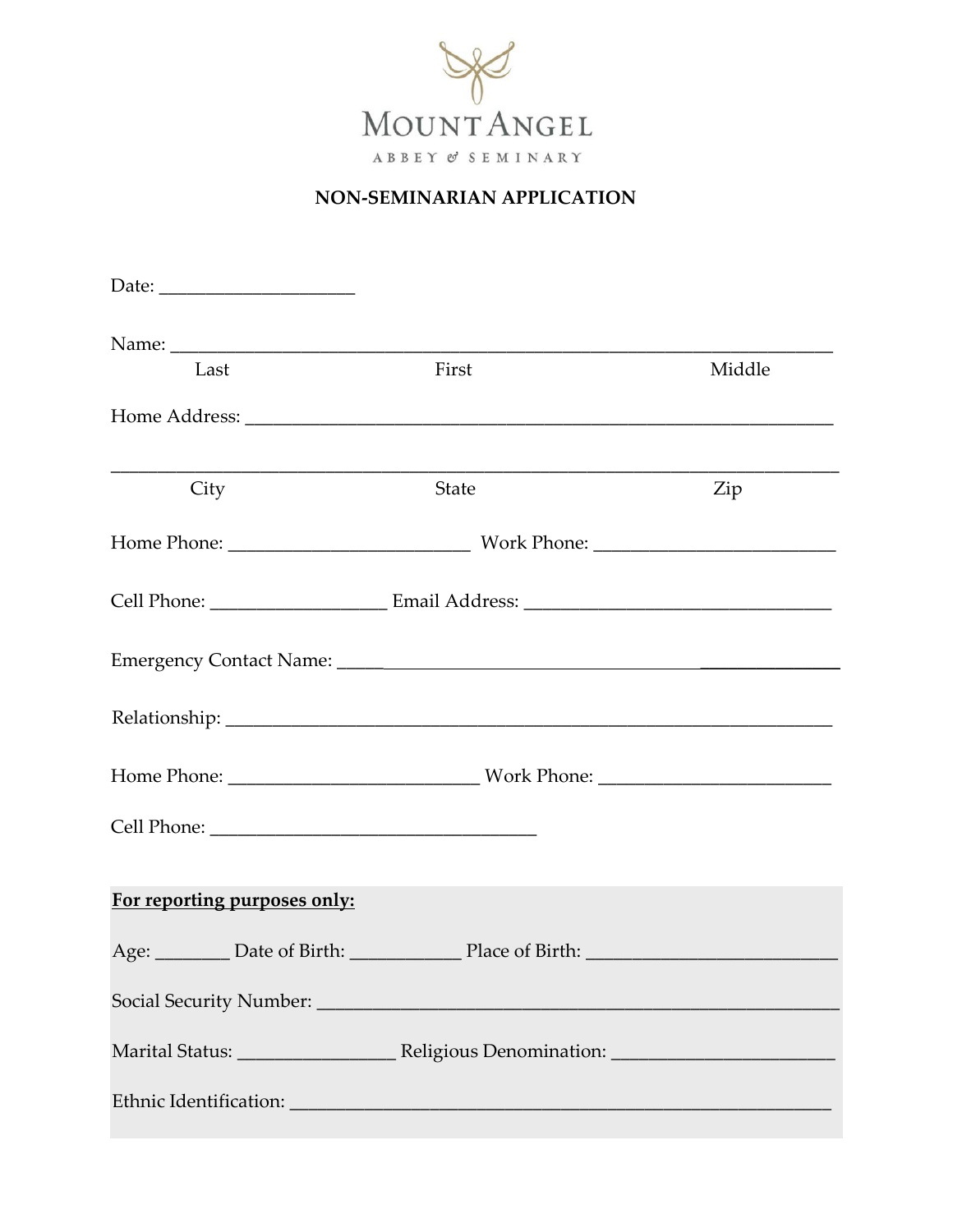#### **Educational Background**

| College/University Attended | Dates Attended | Major | Grade/<br>Degree |
|-----------------------------|----------------|-------|------------------|
|                             |                |       |                  |
|                             |                |       |                  |
|                             |                |       |                  |
|                             |                |       |                  |

| Approximate average GPA in undergraduate work: __________________________________ |
|-----------------------------------------------------------------------------------|
|                                                                                   |
|                                                                                   |
|                                                                                   |
|                                                                                   |
| Foreign languages. Indicate speaking/writing facility: _________________________  |
|                                                                                   |
|                                                                                   |

Indicate which philosophy or theology courses you have had in college and graduate school: \_\_\_\_\_\_\_\_\_\_\_\_\_\_\_\_\_\_\_\_\_\_\_\_\_\_\_\_\_\_\_\_\_\_\_\_\_\_\_\_\_\_\_\_\_\_\_\_\_\_\_\_\_\_\_\_\_\_\_\_\_\_\_\_\_\_\_\_\_\_\_

## **Work Experience**

List chronologically from the present, any paid work that you have done.

| Employer | Dates | $\sqrt{\text{Type of Work}}$ |
|----------|-------|------------------------------|
|          |       |                              |
|          |       |                              |
|          |       |                              |
|          |       |                              |

#### **Volunteer Work**

| Company | Dates | Type of Work |
|---------|-------|--------------|
|         |       |              |
|         |       |              |
|         |       |              |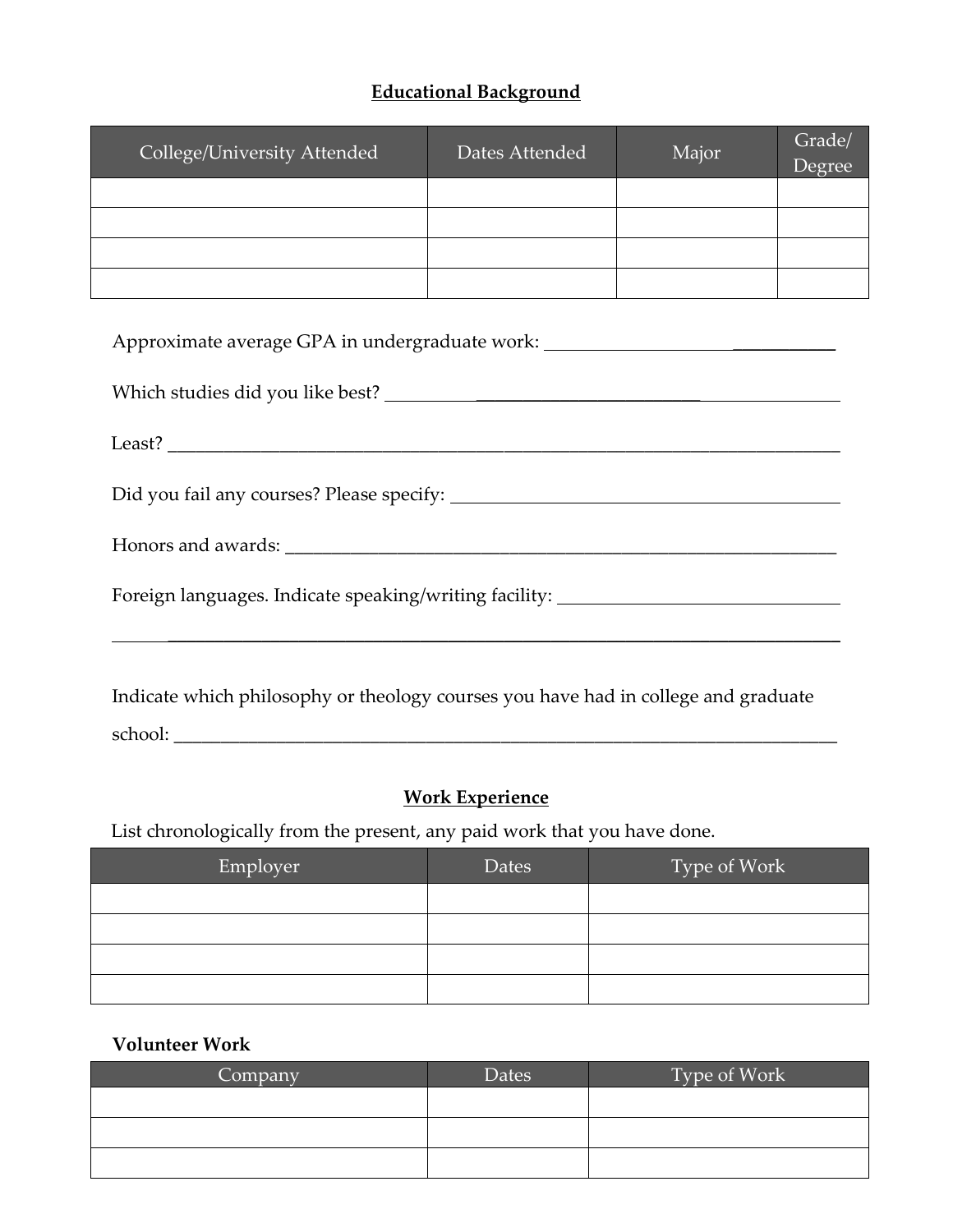#### **Educational Intent**

Do you intend to take courses for credit? Yes \_\_\_\_\_ No \_\_\_\_\_

Please note information regarding auditing in the Mount Angel Seminary Catalog found on the website: [https://www.mountangelabbey.org/seminary/admissions/.](https://www.mountangelabbey.org/seminary/admissions/) Some courses, e.g., language courses and fine arts, are not suitable for auditing.

Are you seeking a degree? Yes \_\_\_\_\_ No \_\_\_\_\_

The Master of Arts (Theology) and the Doctor of Ministry are the two degrees Mount Angel Seminary offers for non-seminarian students.

For current information about the Doctor of Ministry, contact the program director, Dr. Shawn Keough: [Shawn.Keough@mtangel.edu,](mailto:Shawn.Keough@mtangel.edu) 503-845-3579. A separate DMin application is required.

The Master of Arts (Theology) degree may be earned with one of two concentrations. If you are seeking the Master of Arts (Theology) degree, which concentration is your preference?

 $\Box$  Master of Arts (Theology) with a concentration in Systematic Theology

\_\_\_\_\_\_\_\_\_\_\_\_\_\_\_\_\_\_\_\_\_\_\_\_\_\_\_\_\_\_\_\_\_\_\_\_\_\_\_\_\_\_\_\_\_\_\_\_\_\_\_\_\_\_\_\_\_\_\_\_\_\_\_\_\_\_\_\_\_\_\_\_\_\_\_\_\_\_

\_\_\_\_\_\_\_\_\_\_\_\_\_\_\_\_\_\_\_\_\_\_\_\_\_\_\_\_\_\_\_\_\_\_\_\_\_\_\_\_\_\_\_\_\_\_\_\_\_\_\_\_\_\_\_\_\_\_\_\_\_\_\_\_\_\_\_\_\_\_\_\_\_\_\_\_\_\_

\_\_\_\_\_\_\_\_\_\_\_\_\_\_\_\_\_\_\_\_\_\_\_\_\_\_\_\_\_\_\_\_\_\_\_\_\_\_\_\_\_\_\_\_\_\_\_\_\_\_\_\_\_\_\_\_\_\_\_\_\_\_\_\_\_\_\_\_\_\_\_\_\_\_\_\_\_\_

\_\_\_\_\_\_\_\_\_\_\_\_\_\_\_\_\_\_\_\_\_\_\_\_\_\_\_\_\_\_\_\_\_\_\_\_\_\_\_\_\_\_\_\_\_\_\_\_\_\_\_\_\_\_\_\_\_\_\_\_\_\_\_\_\_\_\_\_\_\_\_\_\_\_\_\_\_\_

\_\_\_\_\_\_\_\_\_\_\_\_\_\_\_\_\_\_\_\_\_\_\_\_\_\_\_\_\_\_\_\_\_\_\_\_\_\_\_\_\_\_\_\_\_\_\_\_\_\_\_\_\_\_\_\_\_\_\_\_\_\_\_\_\_\_\_\_\_\_\_\_\_\_\_\_\_\_

\_\_\_\_\_\_\_\_\_\_\_\_\_\_\_\_\_\_\_\_\_\_\_\_\_\_\_\_\_\_\_\_\_\_\_\_\_\_\_\_\_\_\_\_\_\_\_\_\_\_\_\_\_\_\_\_\_\_\_\_\_\_\_\_\_\_\_\_\_\_\_\_\_\_\_\_\_\_

\_\_\_\_\_\_\_\_\_\_\_\_\_\_\_\_\_\_\_\_\_\_\_\_\_\_\_\_\_\_\_\_\_\_\_\_\_\_\_\_\_\_\_\_\_\_\_\_\_\_\_\_\_\_\_\_\_\_\_\_\_\_\_\_\_\_\_\_\_\_\_\_\_\_\_\_\_\_

 $\Box$  Master of Arts (Theology) with a concentration in Sacred Scripture

If you are not seeking a degree, please explain:

Are you preparing for a specific ministry? Which ministry?

List the ways in which you have been or are involved in your church: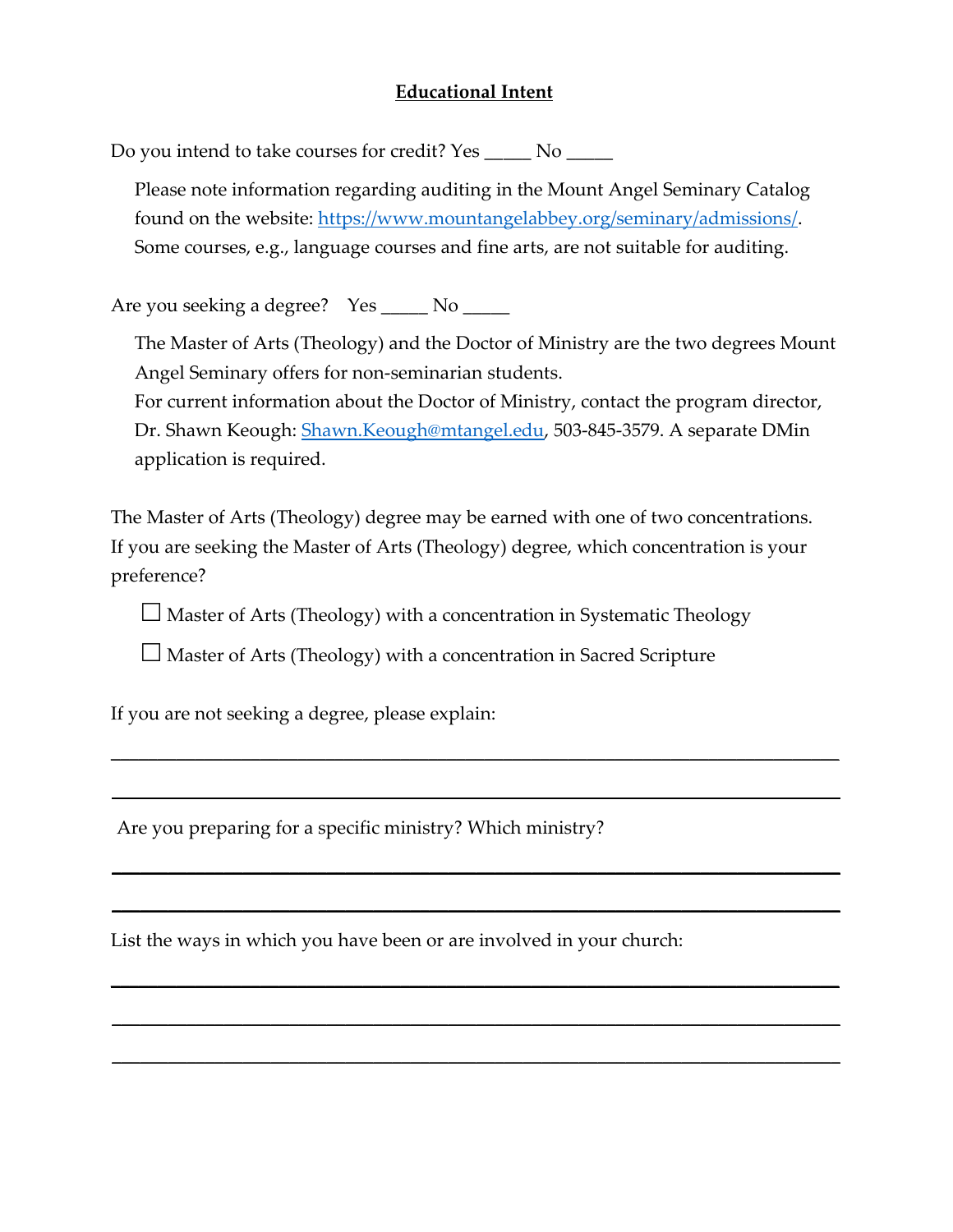#### **Additional Data**

To what neighborhood, civic, social, or service organizations do you belong?

Do you belong to any professional organizations?

How do you plan to finance your education?

Why have you selected Mount Angel Seminary?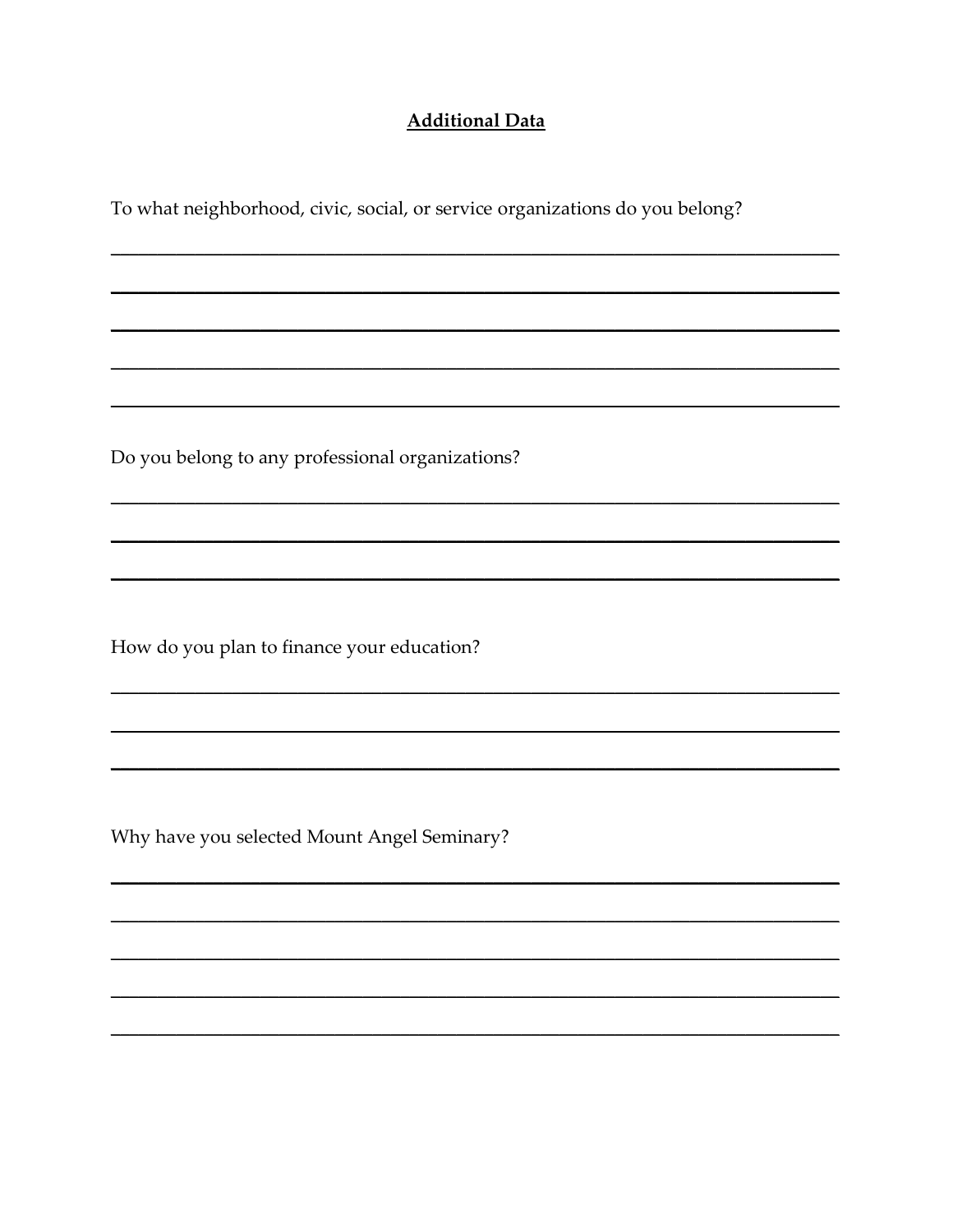# References

The candidate will supply letters of recommendation from the following persons:

| Pastor/Priest acquaintance/ Religious Superior / Rabbi / Spiritual Director           |  |
|---------------------------------------------------------------------------------------|--|
|                                                                                       |  |
|                                                                                       |  |
|                                                                                       |  |
| Telephone _______________________(Home) __________________________________Work/Cell)  |  |
|                                                                                       |  |
| Employer / Professor / Witness to academic ability                                    |  |
|                                                                                       |  |
|                                                                                       |  |
|                                                                                       |  |
| Telephone _______________________(Home) __________________________________Work/Cell)  |  |
|                                                                                       |  |
| Additional references who may be contacted by Mount Angel Seminary:                   |  |
|                                                                                       |  |
|                                                                                       |  |
| Telephone _______________________(Home) ___________________________________Work/Cell) |  |
|                                                                                       |  |
|                                                                                       |  |
|                                                                                       |  |
|                                                                                       |  |
| Telephone ________________________(Home) ___________________________(Work/Cell)       |  |
|                                                                                       |  |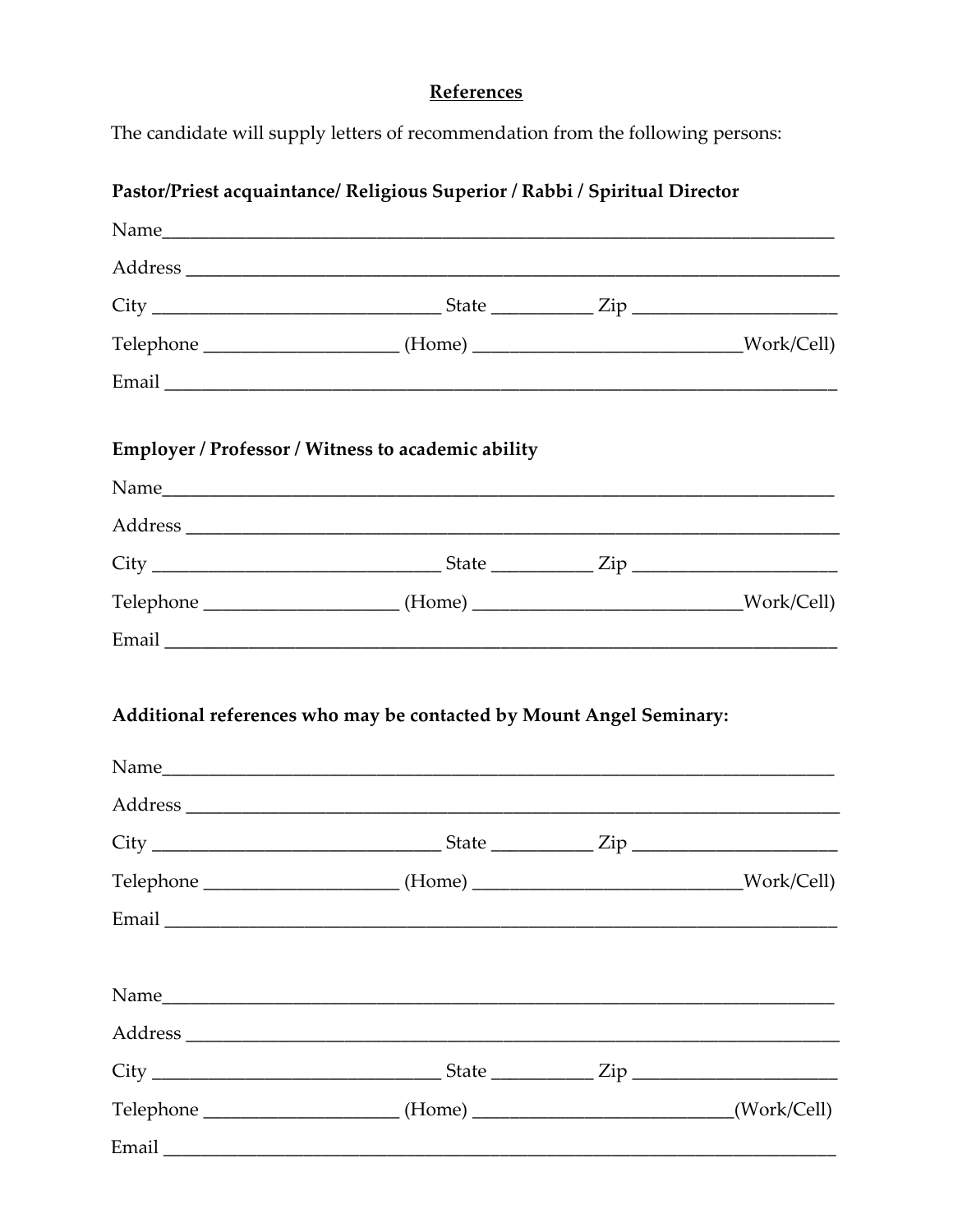I acknowledge that no material information about me relative to this application has been withheld and that the information I have supplied is correct to the best of my knowledge. I further confirm that I make this application of my own free will.

\_\_\_\_\_\_\_\_\_\_\_\_\_\_\_\_\_\_\_\_\_\_\_\_\_\_\_\_\_\_\_\_\_\_\_\_\_\_\_\_\_\_\_\_\_\_\_\_\_\_\_\_\_\_\_\_\_\_\_\_\_\_\_\_\_\_\_\_\_\_\_\_\_\_\_\_\_\_

Signature of Applicant Date Date Date